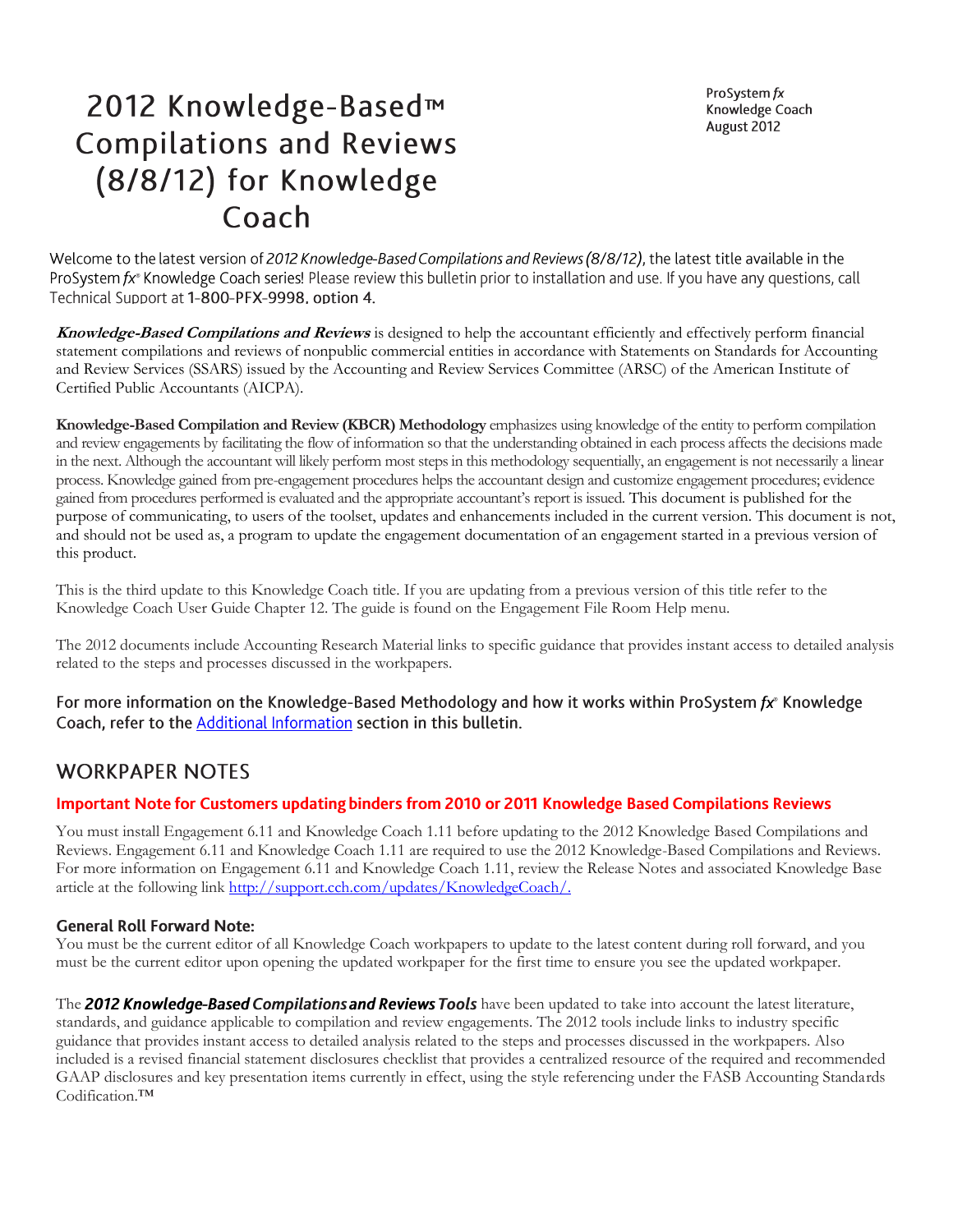**The 2012 Edition of Knowledge-Based Compilations and Reviews** is current through Statement on Standards for Accounting and Review Services No. 20 (SSARS-20), *Revised Applicability of Statements on Standards for Accounting and Review Services*, AR Section 9080, *Compilation of Financial Statements-Accounting and Review Services Interpretations of Section 80, and* AR Section 9090, *Review of Financial Statements-Accounting and Review Services Interpretations of Section 90.*

#### **Specific Program Enhancements:**

For more information on specific program enhancements, review the 2012 Compilation and Review Overview for Knowledge Coach users available at the following link or in the binder through the RES-KCO workpaper. [http://support.cch.com/updates/KnowledgeCoach/pdf/guides\\_tab/2012%20Compilations%20and%20Reviews%20Title%20Ove](http://support.cch.com/updates/KnowledgeCoach/pdf/guides_tab/2012%20Compilations%20and%20Reviews%20Title%20Overview%20for%20Knowledge%20Coach%20Users.pdf) [rview%20for%20Knowledge%20Coach%20Users.pdf](http://support.cch.com/updates/KnowledgeCoach/pdf/guides_tab/2012%20Compilations%20and%20Reviews%20Title%20Overview%20for%20Knowledge%20Coach%20Users.pdf)

#### **In addition, forms and practice aids throughout have been updated, where applicable, to take into account:**

- Statement on Standards for Accounting and Review Services No. 20 (SSARS-20), *Revised Applicability of Statements on Standards for Accounting and Review Services*;
- AR Section 9080, *Compilation of Financial Statements-Accounting and Review Services Interpretations of Section 80*;
- AR Section 9090, *Review of Financial Statements-Accounting and Review Services Interpretations of Section 90*;
- AICPA Statement on Quality Control Standards No. 8 (SQCS-8), *A Firm's System of Quality Control (Redrafted)*; and
- FASB Accounting Standards Codification (through June 30, 2012)*,* up to and including Accounting Standards Update (ASU) No. 2012-02, *Intangibles—Goodwill and Other* (Topic 350).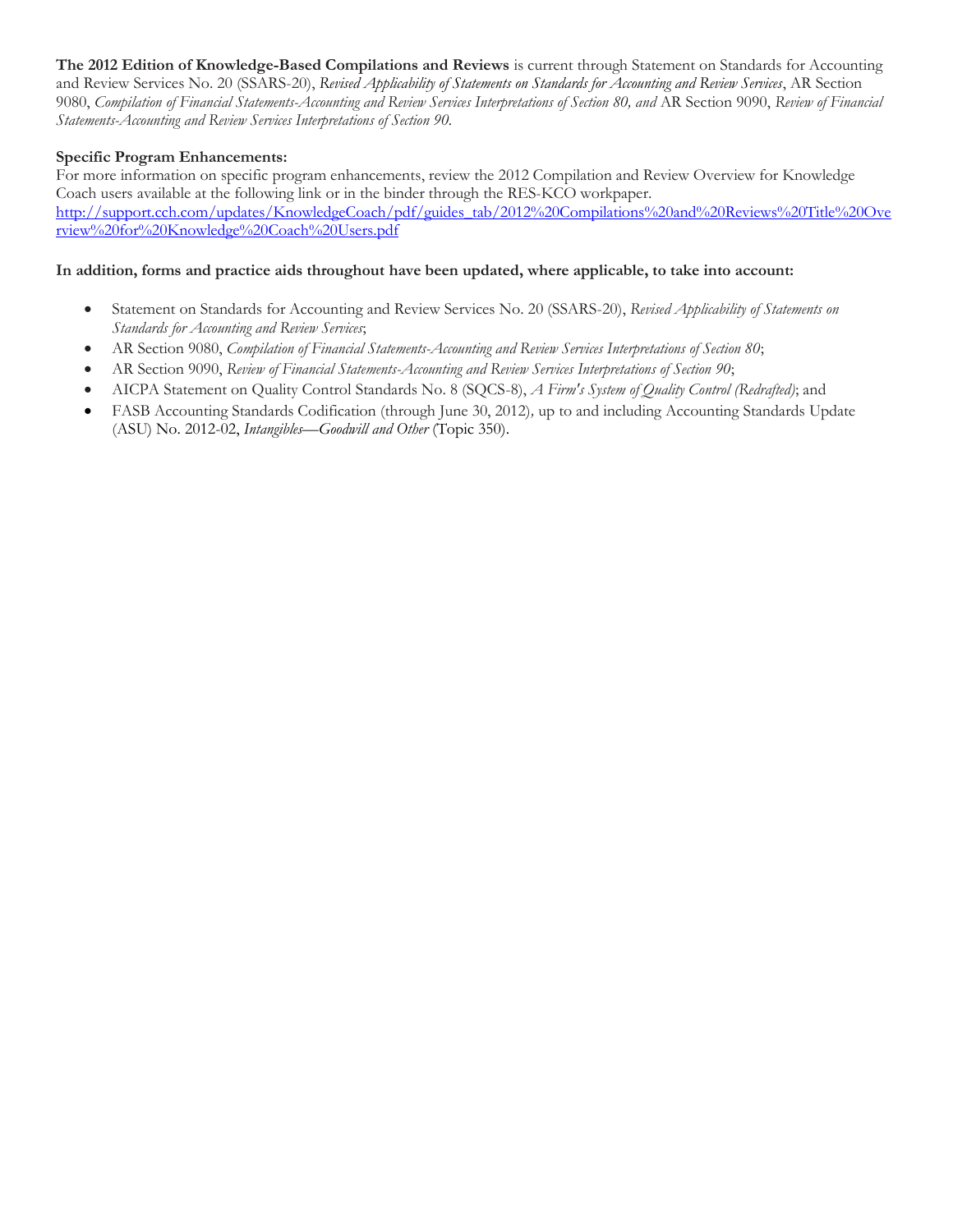# Additional Information on Knowledge Coach and the Knowledge-Base Compilation and **Review (KBCR) Methodology**

## **KBCR Methodology**

Knowledge-Based<sup>"</sup> Methodology allows the results of one set of procedures to become the input for the next. The key components of the KBCR methodology include:

- An **Overview** that guides accountants through the methodology.
- Customizable Compilation and Review Programs that take accountants through related steps and procedures designed for use in compilation and review engagements.
- **Practice Aids** to help accountants complete steps or processes outlined in other related documents and provide example financial statement formats for different types of entities.
- **Reports** that provide a variety of sample accountant's reports on compiled or reviewed financial statements.
- **Correspondence** documents that provide sample engagement letters and management representation letters to be used in many common situations.
- Knowledge-Based Compilation and Review documents, integral to the overall engagement process, that contain steps and procedures required by SSARSs.

# ProSystem fx® Knowledge Coach

**ProSystem fx® Knowledge Coach** functionality allows accountants to use the Knowledge-Based methodology more efficiently by eliminating the need for duplicate entry of the same information, tailoring documentation to each particular engagement, and documenting procedures performed. CMP-100 Tailoring Question Workpaper or REV-100 Tailoring Question Workpaper are documents in Knowledge Coach that presents engagement-level questions designed to aid in tailoring the engagement documentation to fit each client. Completing the questions helps the accountant avoid duplication and unnecessary workpapers.

Before you begin your engagement, please review the guidance in **CMP-101 Overall Compilation Program** or **REV-101 Overall** Review Program. These workpapers are intended to be your road map through the Knowledge-Based methodology. You should start your engagement with CMP-100 Tailoring Question Workpaper or REV-100 Tailoring Question Workpaper and CMP-101 Overall Compilation Program or REV-101 Overall Review.

The Risk Assessment features have been disabled for the 2012 Knowledge-Based Compilations and Review Title for Knowledge Coach. Refer to KBC-101 Compilation: Significant Matters and KBR-102 Review: Significant Matters to accumulate and review significant issues and findings. CMP-801 Compilation Program: Significant Risks and Uncertainties and REV-802 Review Program: Significant Risks and Uncertainties provides a guide for implementing the guidance related to the disclosure of certain significant risks and uncertainties.

**Information Flow** helps cut down on the time spent duplicating information across forms. In addition, the flow of consistent information ensures that information and updates to information are not missed between workpapers. Drill-down functionality helps the user navigate quickly to the source of the information, aiding in the review of the engagement file.

Diagnostics help you keep track of unresolved issues like unanswered questions, incomplete risks, program steps not linked to risks or relevant assertions, missing workpaper, and more.

Links to Accounting Research Manager (ARM)-If you subscribe to an ARM library that includes compilation and review content, you can link directly to source material from Resources within Knowledge Coach documents. These links have been updated to reference to the accounting standards under the FASB Accounting Standards Codifications. Also, if you subscribe to the *Knowledge-Based Compilation and Review Guide* on ARM, you can take advantage of the links to the guide material from within the Knowledge Coach documents.

**Interpretive Guidance** is integrated into each Knowledge Coach template through the Tips view of each new task pane. Informational features include Practice Points, Examples, Optional Workpapers, and Resources to help accountants work more effectively and efficiently. We have also added the ability to navigate from Resources within a document or the tip pane directly to CCH's Accounting Research Manager and industry guides by simply clicking on the Reference.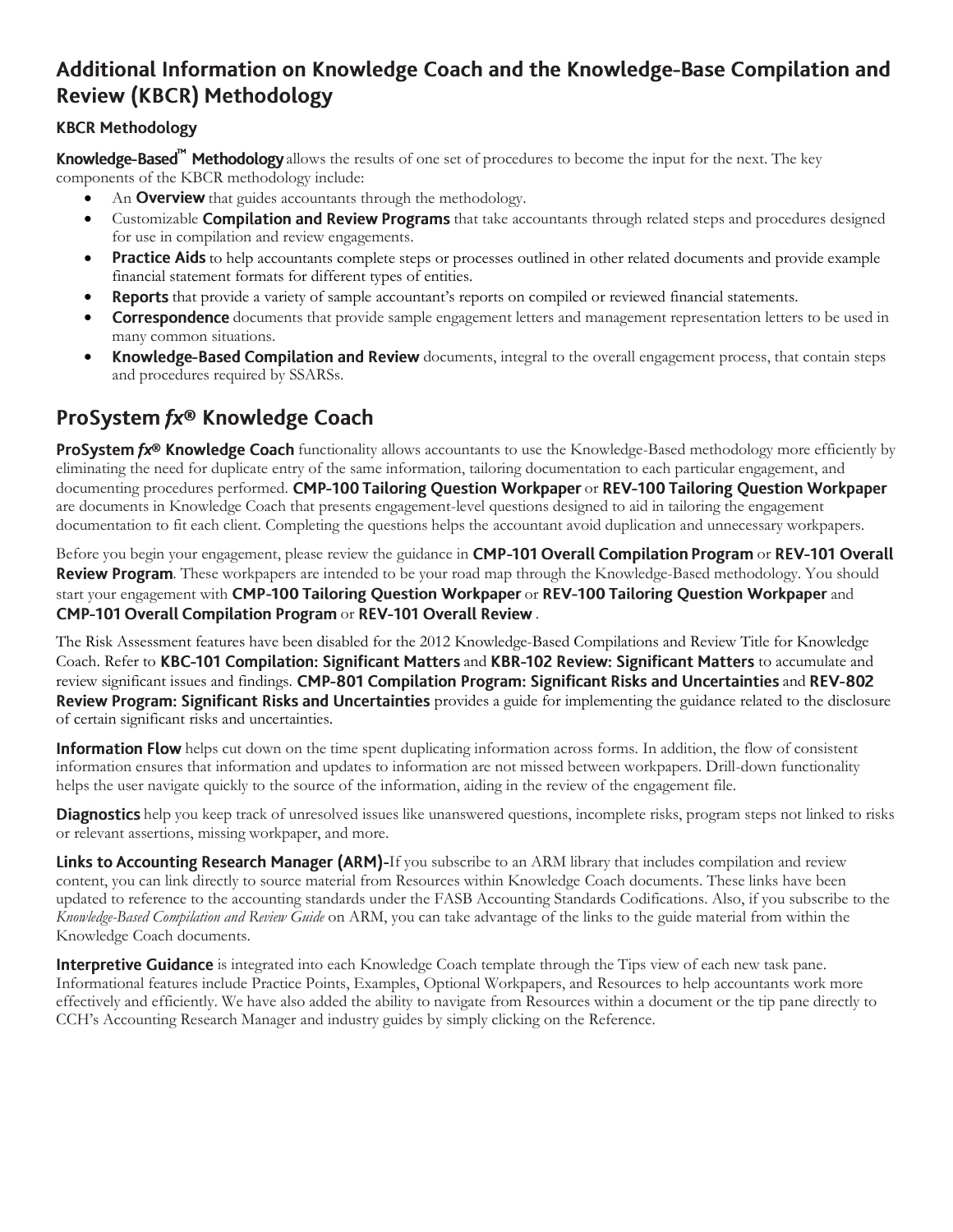#### **Important Notes**

- Make sure to save changes to workpapers before closing the workpaper or the binder to ensure data is correctly updated.
- If your Current Editor Knowledge Coach MS Word workpapers become read-only or crashes, please do the following
	- o Keep the binder with the affected workpapers open.
	- Contact Customer Service at 1-800-PFX-9998, option 4 to obtain a repair utility.
- Knowledge Coach cannot be used within the Shared File Room (SFR) feature of Engagement. However, Knowledge Coach workpapers can be shared across team members through check in, check out, workpaper assignment, synching to the central file room and through peer-to-peer synch in the same way that other Engagement workpapers are shared.

### **System Requirements**

- This title MUST be used with ProSystem *fx* Engagement version 6.11 and higher. If you are upgrading from ProSystem *fx*  Engagement 6.0, 6.1, 6.1.2, 6.5, or 6.8 please contact Technical Support at 1-800-PFX-9998, option 4 for detailed instructions.
- A minimum of 4GB of RAM is required for optimal performance when opening and navigating through ProSystem *fx*  Knowledge Coach documents.

## **Download Instructions**

The 2012 Knowledge-Based Compilations and Reviews title has been separated into 2 separate package files*.* Both of these packages only require one license to be assigned to the user in the Admin Module. Please see the section Installation Instructions below for more information.

- 2012 Knowledge-Based Compilations
- 2012 Knowledge-Based Reviews

Download the *2012 Knowledge-Based Compilations and Reviews* from the **ProSystem fx Knowledge Coach Updates** section of the ProSystem *fx* Engagement Support Web site at the following URL: **http://support.cch.com/updates/KnowledgeCoach**, then select the **Knowledge Coach Series** and **Download file** link next to the **2012 Knowledge-Based Compilations and Reviews.** On some occasions the content package file (.KCP) has downloaded with the extension changed to .ZIP. If this occurs, please change the extension of the downloaded file to KCP using all capital letters.

**Important**: ProSystem *fx* Engagement version 6.11 or higher must be installed on the computer in order to install this Knowledge Coach title. Additional requirements include Microsoft Office 2007, Microsoft Office 2003 Primary Interop Assemblies (PIA) and Visual Studios 2005 Tools for Office Second Edition Runtime (VSTOR).

The following 2012 Knowledge-Based Compilations and Reviews (7/31/12).KCP download is a proprietary file that must be installed from within Engagement. Save this KCP file to a location on your local drive, extract it, and follow the Installation Instructions included in the Release Bulletin.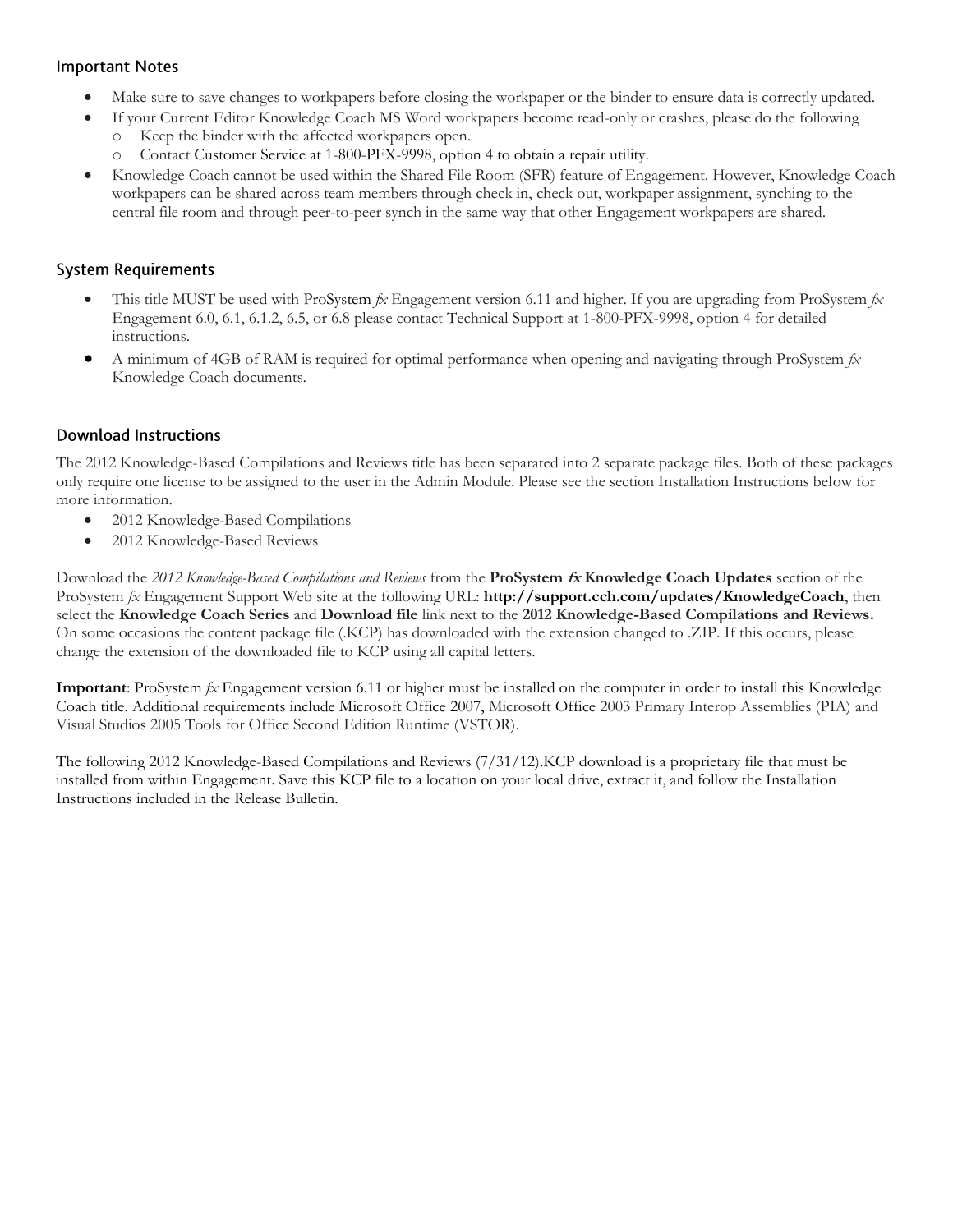#### **Installation Instructions**

Once you have downloaded your Knowledge Coach title, you will need to add it to the list of titles within ProSystem *fx*  Engagement. The only additional system requirement is approximately 75MB of disk space to store your Knowledge Coach program content files. Please refer to the ProSystem *fx* Engagement with Knowledge Coach Release Notes for any other system requirements.

After downloading the *2012 Knowledge-Based Compilations and Reviews* titles, do the following:

- 1. Launch the ProSystem *fx* Engagement Workpaper Management application so that the Local File Room is displayed. Select **Tools > Knowledge Coach Titles**. The Knowledge Coach Titles window will be displayed.
- 2. Choose **Add Title**.
- 3. Browse to the title package file (\*.KCP) that you previously downloaded and extracted from the ProSystem *fx*  Knowledge Coach Support Web site.
- 4. Choose **Open**.

The system will display a progress indicator while the title package is added. You will receive a message that the title has been successfully installed once the process is complete.

Once the title is added, you must release it, so that other staff members in your firm can use it. You may also wish to "unrelease" previous versions of the title.

To unrelease a title:

- 1. Select a version of the Compilation or Review title
- 2. Choose **Unrelease Title**. The date will be removed from the *Date released* column and staff that do not have the staff group property right to insert unreleased titles will not be able to insert the unreleased titles into a binder.

*Not*e: You can determine this access in the **ProSystem fx Engagement Admin** module by selecting a staff group and choosing **File PropertiesContent** "Insert Knowledge Coach workpapers from unreleased titles" option

To release a title:

- 1. Select one of the Knowledge Coach titles in the list that has been added but is not yet released.
- 2. Choose **Release Title**. The current date and time will be displayed in the *Date released* column, and the status will change to "Released."

**Note:** You must add and assign a Knowledge Coach module as well as the Knowledge Tools title license in the ProSystem *fx* Engagement Administrator before using the workpapers.

**Important:** Once the *2012 Knowledge-Based Compilations and Reviews* titles have been added and released, they will be automatically deployed to other staff members when they login to the "Office" location, or when they synchronize a binder that contains Knowledge Coach workpapers from this title.

#### **Online Permission Key**

Permission key files may be downloaded from our Web site at **http://tax.cchgroup.com** or when adding or updating the new licenses within ProSystem *fx* Engagement with Knowledge Coach version 6.11 and higher. After updating the license file in the ProSystem *fx* Engagement Admin module, licenses need to be assigned to the staff who will use 2012 *Knowledge-Based Compilations and Reviews*.

If you have not already established a Single Sign-on (SSO) account with Customer Service, we urge you to do so at this time.

Permission keys are no longer generally distributed via floppy diskette. You can choose to continue receiving the diskette by going to **http://tax.cchgroup.com/pfxsupport**, clicking the Firm Administration link, and making the appropriate selection (SSO access is required), or by contacting Customer Service at 1-800-PFX-9998, option 4.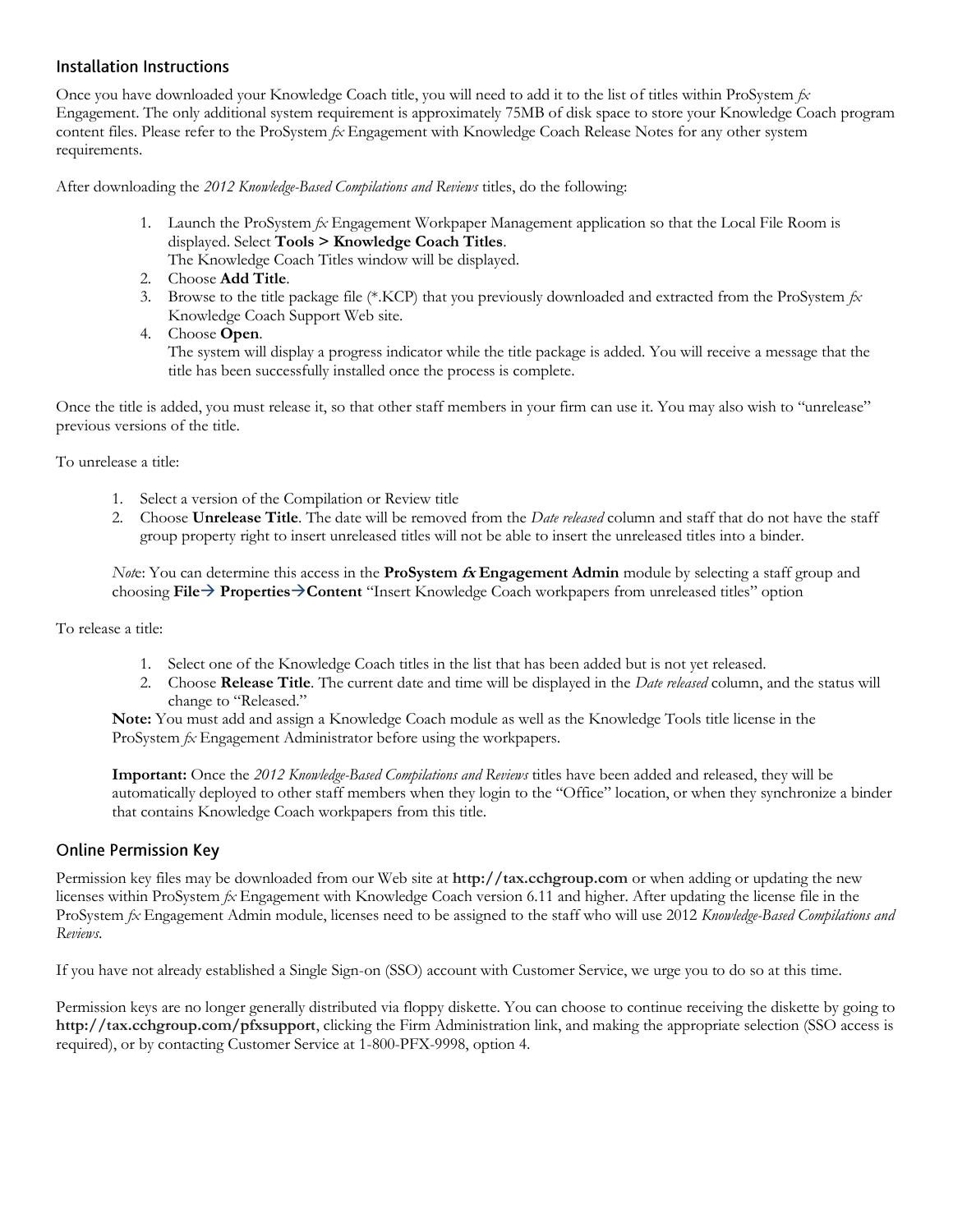#### **Accounting Research Manager**

CCH's Accounting Research Manager is the most comprehensive, up-to-date and objective online database of financial reporting literature. It includes all authoritative and proposed accounting, auditing, and SEC literature, plus independent, expert-written interpretive guidance.

Our Weekly Summary email newsletter highlights the key developments of the week, giving you assurance that you have the most current information. It provides links to new FASB, AICPA, SEC, EITF, and IASB authoritative and proposal-stage literature, plus guidance from financial reporting experts.

Our team of content experts updates the system on a daily basis, so you can stay as current as possible. What's more, our experts attend critical standard-setting meetings and summarize the results for you, which means you'll learn of newly released literature and deliberations of current financial reporting projects as soon as they occur! Plus, you'll benefit from their easy-to-understand technical translations. Our expert's interpretations clearly lay out what the rules mean from your perspective.

Also available is the Knowledge-Based Compilations and Reviews, a guide that helps you comply with the most recent professional standards and guidance for the conduct of compilations and reviews of nonpublic commercial entities and to integrate the use of nonpublic commercial entities practice aids, tools, and other resources with its guidance. This publication supplements and complements the Knowledge-Based documents that are available in Knowledge Coach.

With Accounting Research Manager, you maximize the efficiency of your research time, while enhancing your results. Learn more about our content, our experts, and how you can request your free trial by visiting

**http://www.accountingresearchmanager.com**. You can also access the Accounting Research Manager Web site by selecting the item in ProSystem *fx* Engagement from the Guidance tab on the Shortcuts bar in the Binder window.

#### Links to Accounting Research Manager (ARM)

As indicated above, subscribers to an Accounting Research Manager library that includes source content can link directly to source material from references within Knowledge Coach workpapers. These links have been updated to reference the new Codification released by the FASB and available on ARM. The Codification on ARM is fully integrated with U.S. and international accounting standards, other non-authoritative materials and industry leading interpretive guidance.

## **Using Your Knowledge Coach Content**

To use your Knowledge Coach Workpaper Templates, open a binder in ProSystem *fx* Engagement, select the workpaper tab into which you would like to insert the workpaper, and select **New Knowledge Coach Workpaper** from the toolbar or File menu. The New Knowledge Coach Workpaper dialog appears (*Figure 1*).

Select the New Knowledge Coach Title with the content you would like to use. You can only select titles you have installed. The information displayed changes to reflect the workpaper organization available for the selected title. Select the Knowledge Coach Workpaper Templates to insert into your binder and click **OK**. The **Selected Workpaper Properties** dialog appears. Each workpaper name is automatically loaded into the Name field. Add a workpaper index in the Index field and make any Name modifications you desire. You can also modify the tab location or the roll forward settings for each workpaper. Then click **OK**. The integrated Knowledge Coach workpaper is now inserted into your engagement binder. For more information on how to use Knowledge Coach workpapers in your binder, see the Knowledge Coach User Guide.



**Figure 1 – New Knowledge Coach Workpaper**